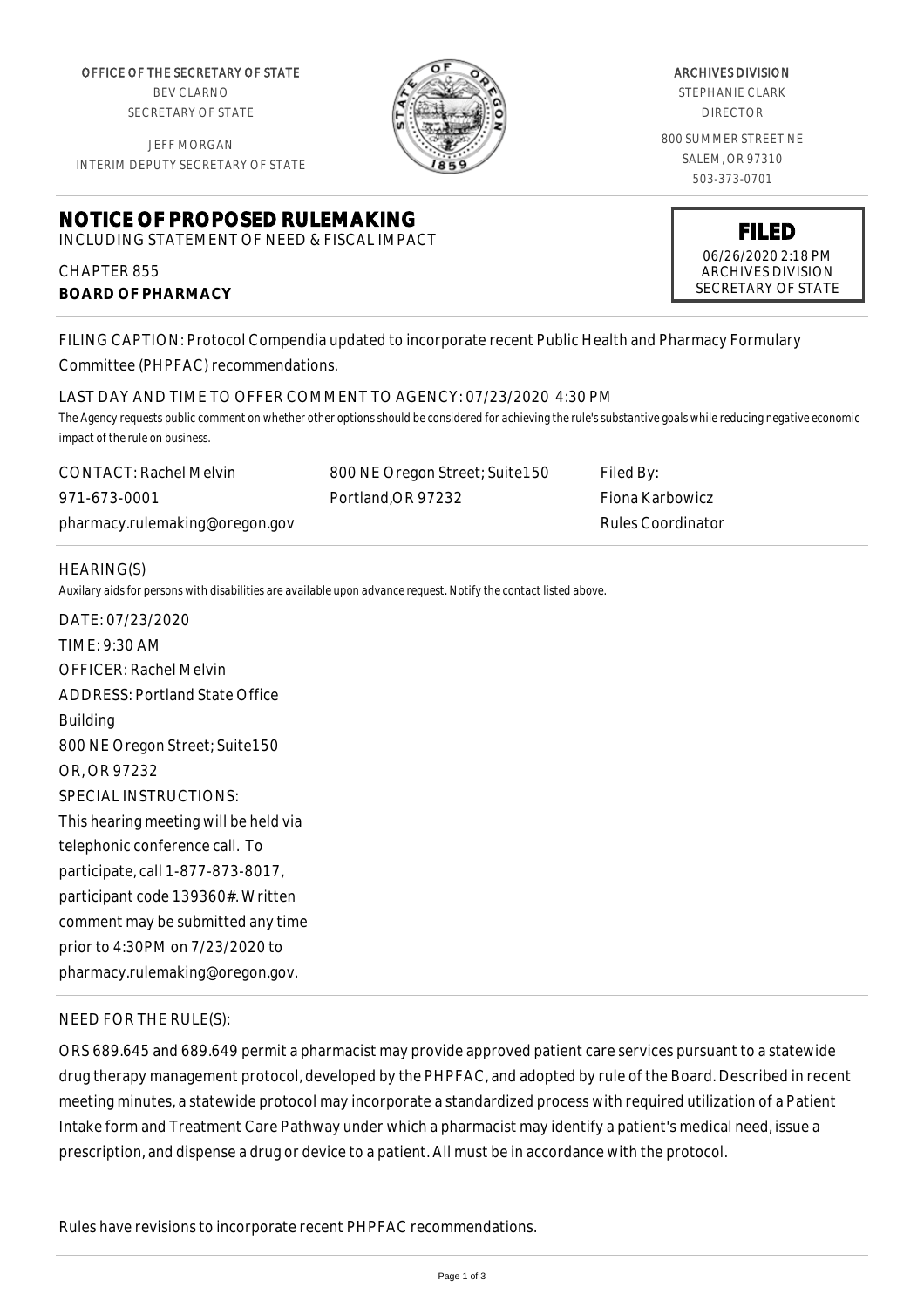### DOCUMENTS RELIED UPON, AND WHERE THEY ARE AVAILABLE:

Draft Protocol "packages" are available on the Board's website: https://www.oregon.gov/pharmacy/Documents/Draft\_Protocols\_Package\_.pdf

Vulvovaginal Candidiasis (VVC) Protocol - pages 1-6 Tobacco Cessation, Nicotine Replacement Therapy (NRT) and Non-NRT Protocol - pages 7-12 Travel Medications Protocol - pages 13-22 HIV Post-Exposure Prophylaxis (PEP) Protocol - pages 23-28

### FISCAL AND ECONOMIC IMPACT:

The fiscal and economic impact is dependent upon whether or not a pharmacist chooses to participate in patient care and prescribing services, and if a pharmacy outlet chooses to offer these services. Participation is voluntary.

### COST OF COMPLIANCE:

*(1) Identify any state agencies, units of local government, and members of the public likely to be economically affected by the rule(s). (2) Effect on Small Businesses: (a) Estimate the number and type of small businesses subject to the rule(s); (b) Describe the expected reporting, recordkeeping and administrative activities and cost required to comply with the rule(s); (c) Estimate the cost of professional services, equipment supplies, labor and increased administration required to comply with the rule(s).*

State agencies and local government are not impacted by these rules. Pharmacy stakeholders and the public may be impacted by these rules if utilized. Provision of formulary prescribing services by a pharmacist/pharmacy is voluntary. 2. a. Of the approximately 1500 pharmacy outlets registered in Oregon, about 50 to 100 are residential and may be considered small businesses.

2.b and c. The professional time to offer these services and comply with record keeping requirements may increase costs to the outlet, which may possibly be passed on to the public for prescribing services. Outlets will be required to establish and enforce policies and procedures and pharmacists must comply with the rules if they offer the services.

## DESCRIBE HOW SMALL BUSINESSES WERE INVOLVED IN THE DEVELOPMENT OF THESE RULE(S):

Participation is voluntary and a pharmacist is not mandated to offer patient care and prescribing services.

## WAS AN ADMINISTRATIVE RULE ADVISORY COMMITTEE CONSULTED? NO IF NOT, WHY NOT?

The statutorily mandated Public Health and Pharmacy Formulary Advisory Committee informed the content of these rules.

#### AMEND: 855-020-0300

RULE SUMMARY: Protocol Compendia additions, pursuant to Public Health and Pharmacy Formulary Advisory **Committee** 

 $CHANGFS TO RIIF$ 

#### 855-020-0300

Protocol Compendium

A pharmacist may prescribe, via statewide drug therapy management protocol and according to regulations outlined in this Division, an FDA-approved drug and device listed in the following compendium:¶ (1) Continuation of therapy¶

(a) A pharmacist may prescribe any non-controlled medication to extend a patient's prescription therapy to avoid